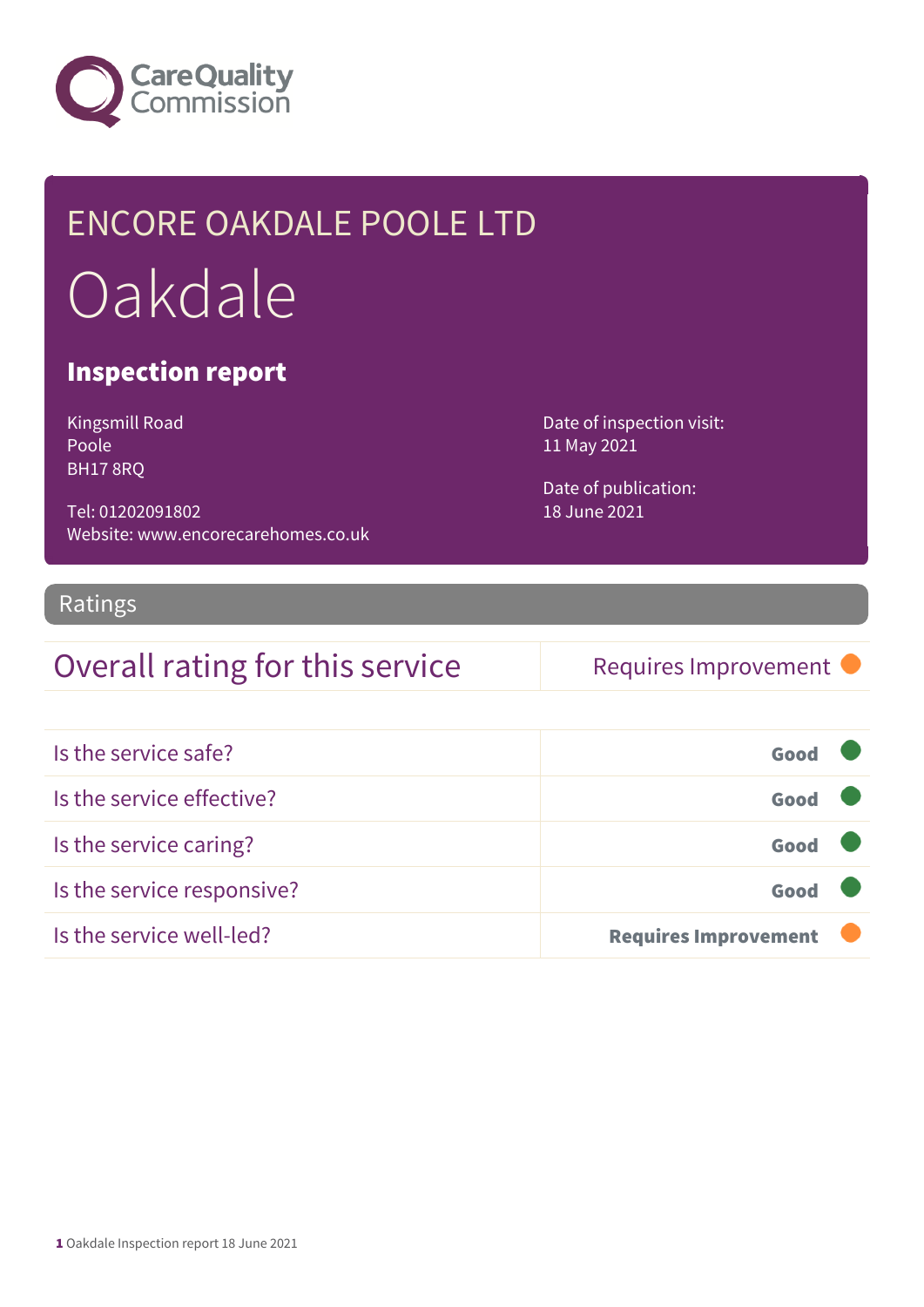### Summary of findings

#### Overall summary

#### About the service

Oakdale is a nursing home providing personal and nursing care to 41 people aged 65 and over at the time of the inspection. It can support up to 84 people. The home has three floors. There were 24 people on the ground floor and 17 people on the first floor. The home had partnered with the local authority to support people to move from hospital into short stay rooms on the first floor. The second floor was closed.

#### People's experience of using this service and what we found

At the previous inspection in January 2021 we made a recommendation about auditing. Despite this there were still gaps in auditing. This meant quality assurance systems were not operating effectively.

Although there was a visiting protocol to help prevent the spread of infection, the home did not follow this completely when the inspectors arrived. Records showed the protocol had been followed at all other times.

The home had experienced a turnover of managers since it opened. Since April 2021 the home had had a new manager who was applying to register with CQC. People, staff and relatives spoke positively about this manager, who they felt was approachable and supportive.

Staff understood the importance of supporting people emotionally as well as physically. This had been particularly important during the COVID-19 pandemic. One relative told us, "The staff were good with COVID-19 and helped [family member] with [family member's] anxiety and facilitated me being able to speak to [family member]."

People told us they felt safe living at Oakdale. Relatives expressed confidence their family members were kept safe. One person said, "Oh yes, it's totally safe here, the staff are fantastic." Risks to people were assessed, recorded and regularly reviewed. Equipment required to help reduce risks in people's lives was in place and checked to ensure it was in good working order.

There were enough staff to meet people's needs. The home completed dependency scoring when people moved in and regularly reviewed this to ensure enough staff with the required skills were on shift to support them. One person told us, "There are always plenty of staff around."

People's dietary needs were known and met, including if they had allergies to certain foods or were on safe swallow plans created by speech and language therapists.

At the previous inspection we found communication with relatives was not always consistent. This was improving with the new manager in post, the relaxation of COVID-19 visiting restrictions and the scheduling of relatives' meetings.

People were supported to have maximum choice and control of their lives and staff supported them in the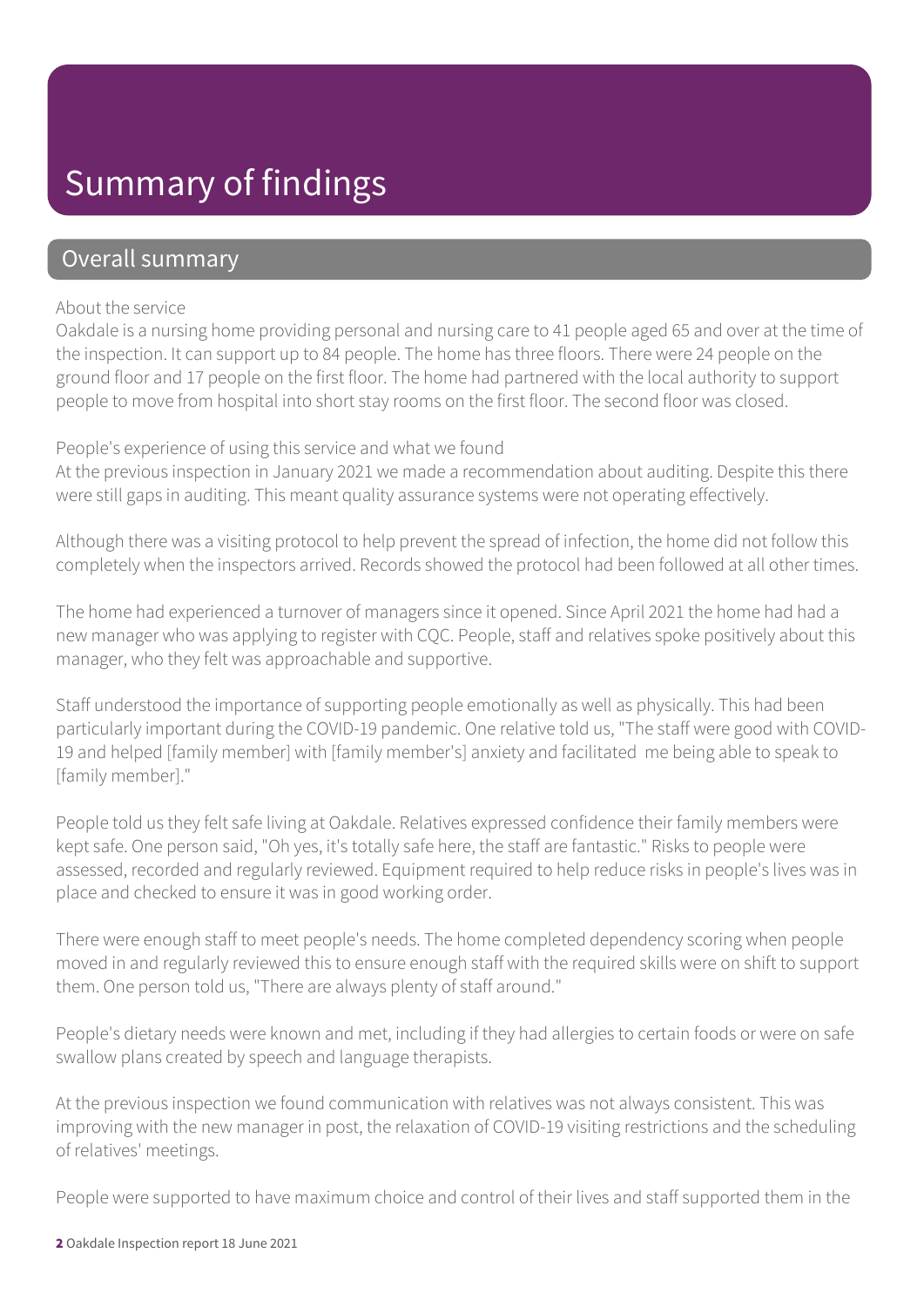least restrictive way possible and in their best interests; the policies and systems in the service supported this practice.

Staff told us they got on well as a team, helped each other and enjoyed working at Oakdale. This was evident during the inspection. One staff member told us, "I have worked for a lot of care companies and I feel happy to work at Oakdale."

The home had continued a partnership with the local authority to support people to move from hospital to short stay 'step down' placements. This was helping to support the wider health and social care system during the COVID-19 pandemic.

For more details, please see the full report which is on the CQC website at www.cqc.org.uk

Rating at last inspection

This service was registered with us on 24 October 2019 and this is the first full inspection.

Why we inspected

This inspection was carried out to follow up on our focused inspection in 18 January 2021 and to provide a first rating for the service.

We looked at infection prevention and control measures under the safe key question. We look at this in all care home inspections even if no concerns or risks have been identified. This is to provide assurance that the service can respond to COVID-19 and other infection outbreaks effectively.

We have found evidence that the provider needs to make improvement.

Please see the well led section of this full report

#### Enforcement

We are mindful of the impact of the COVID-19 pandemic on our regulatory function. This meant we took account of the exceptional circumstances arising as a result of the COVID-19 pandemic when considering what enforcement action was necessary and proportionate to keep people safe as a result of this inspection. We will continue to discharge our regulatory enforcement functions required to keep people safe and to hold providers to account where it is necessary for us to do so.

We have identified a breach in relation to the management of the home at this inspection.

Please see the action we have told the provider to take at the end of this report.

#### Follow up

We will monitor the provider's progress with their action plan to understand how and by when they will improve the standards of quality and safety. We will work alongside the provider and local authority when doing that. We will return to visit as per our re-inspection programme. If we receive any concerning information we may inspect sooner.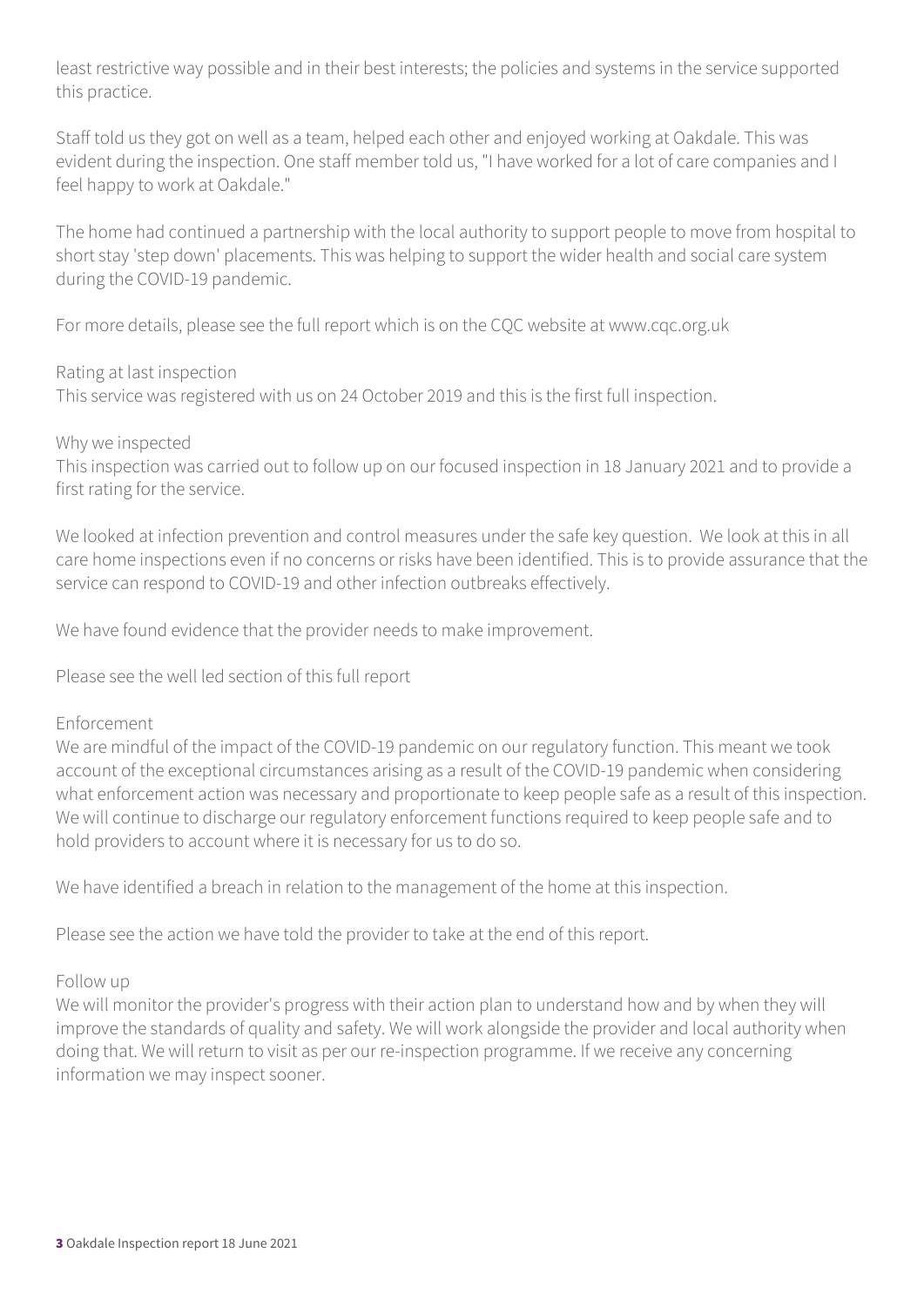### The five questions we ask about services and what we found

We always ask the following five questions of services.

| Is the service safe?                          | Good                        |
|-----------------------------------------------|-----------------------------|
| The service was safe.                         |                             |
| Details are in our safe findings below.       |                             |
| Is the service effective?                     | Good                        |
| The service was effective.                    |                             |
| Details are in our effective findings below.  |                             |
| Is the service caring?                        | Good                        |
| The service was caring.                       |                             |
| Details are in our caring findings below.     |                             |
| Is the service responsive?                    | Good                        |
| The service was responsive.                   |                             |
| Details are in our responsive findings below. |                             |
| Is the service well-led?                      | <b>Requires Improvement</b> |
| The service was not always well-led.          |                             |
| Details are in our well-led findings below.   |                             |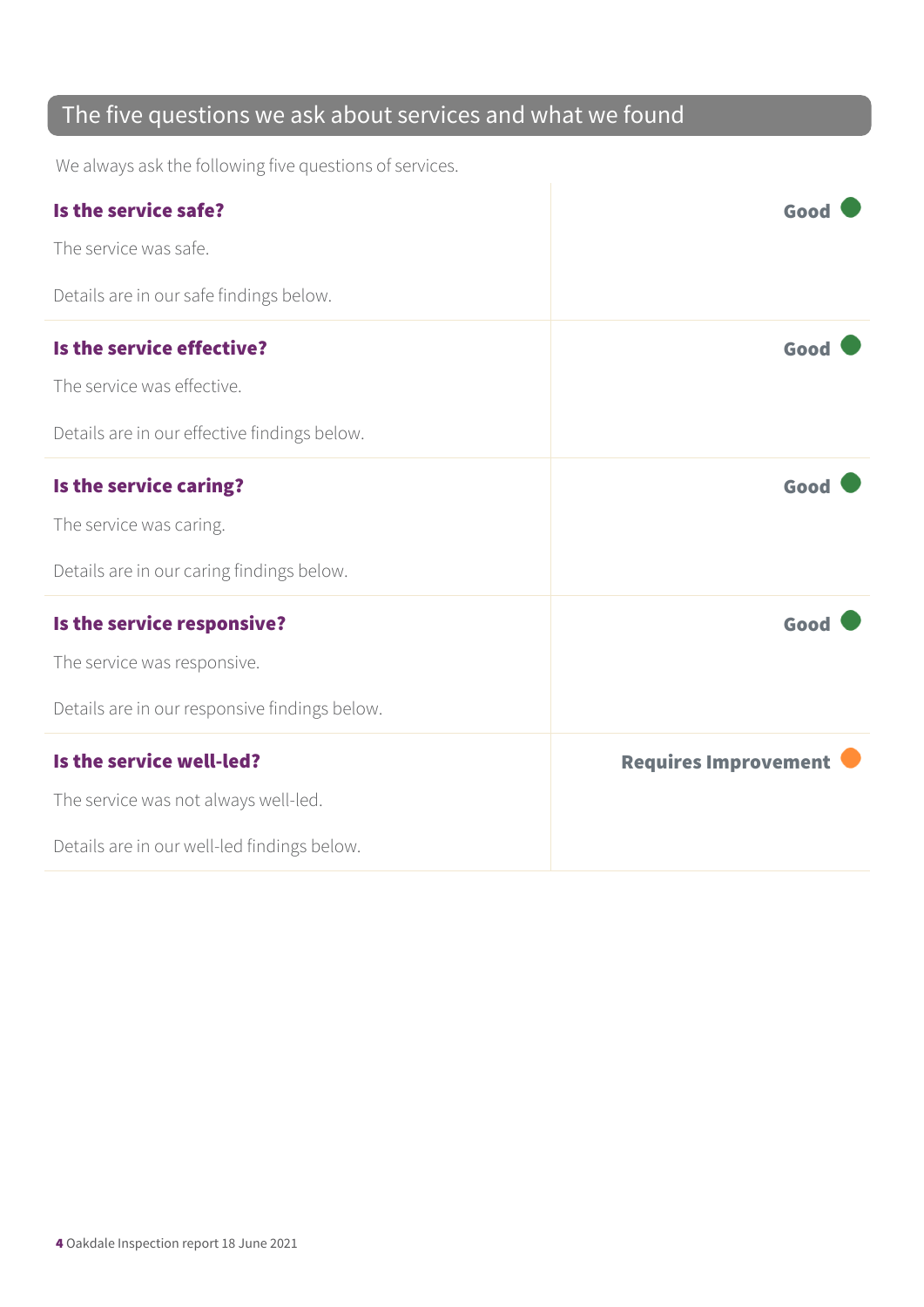

# **Oakdale**

#### Detailed findings

### Background to this inspection

#### The inspection

We carried out this inspection under Section 60 of the Health and Social Care Act 2008 (the Act) as part of our regulatory functions. We checked whether the provider was meeting the legal requirements and regulations associated with the Act. We looked at the overall quality of the service and provided a rating for the service under the Care Act 2014.

As part of this inspection we looked at the infection control and prevention measures in place. This was conducted so we can understand the preparedness of the service in preventing or managing an infection outbreak, and to identify good practice we can share with other services.

#### Inspection team

The inspection was carried out by two inspectors and an Expert by Experience. An Expert by Experience is a person who has personal experience of using or caring for someone who uses this type of care service.

#### Service and service type

Oakdale is a 'care home'. People in care homes receive accommodation and nursing or personal care as a single package under one contractual agreement. CQC regulates both the premises and the care provided, and both were looked at during this inspection.

The service did not have a manager registered with the Care Quality Commission. A registered manager and the provider are legally responsible for how the service is run and for the quality and safety of the care provided. The service had a new manager who was applying to register with CQC.

Notice of inspection

This inspection was unannounced.

#### What we did before the inspection

We reviewed information we had received about the service since the last inspection. We sought feedback from the local authority and professionals who work with the service. The provider was not asked to complete a provider information return prior to this inspection. This is information we require providers to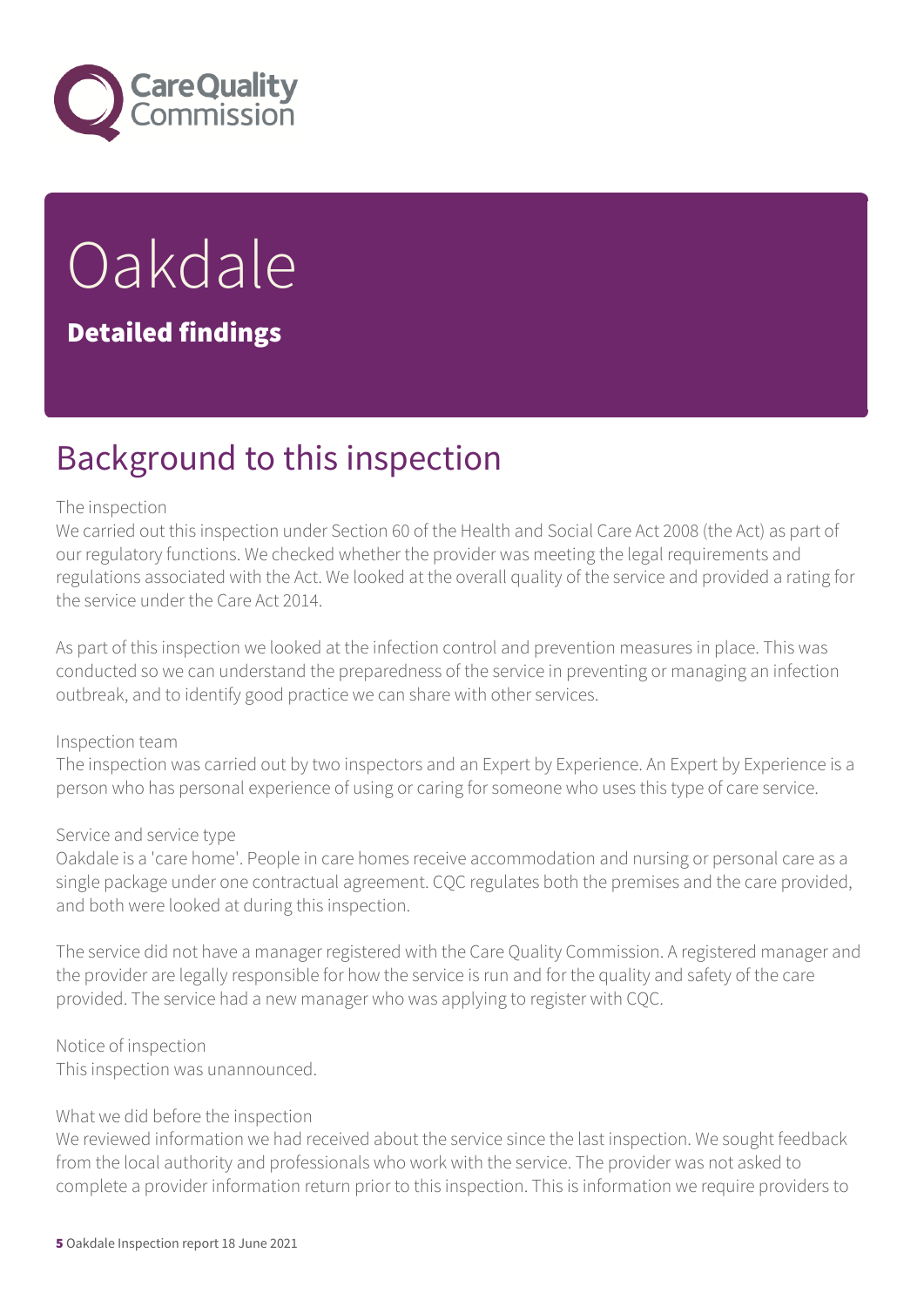send us to give some key information about the service, what the service does well and improvements they plan to make. We took this into account when we inspected the service and made the judgements in this report. We used all of this information to plan our inspection.

#### During the inspection

We spoke with five people who used the service and six relatives about their experience of the care provided. We spoke with 15 members of staff including the manager, nominated individual, director of care, clinical operations manager, senior nurses, care assistants, housekeeping and the chef. The nominated individual is responsible for supervising the management of the service on behalf of the provider.

We reviewed a range of records. This included five people's care records and multiple medication records. We looked at seven staff files in relation to recruitment and staff supervision. A variety of records relating to the management of the service, including policies and procedures were reviewed.

#### After the inspection

We continued to seek clarification from the provider to validate evidence found. We looked at training data and quality assurance records. We contacted five professionals who work with the service but did not receive a response.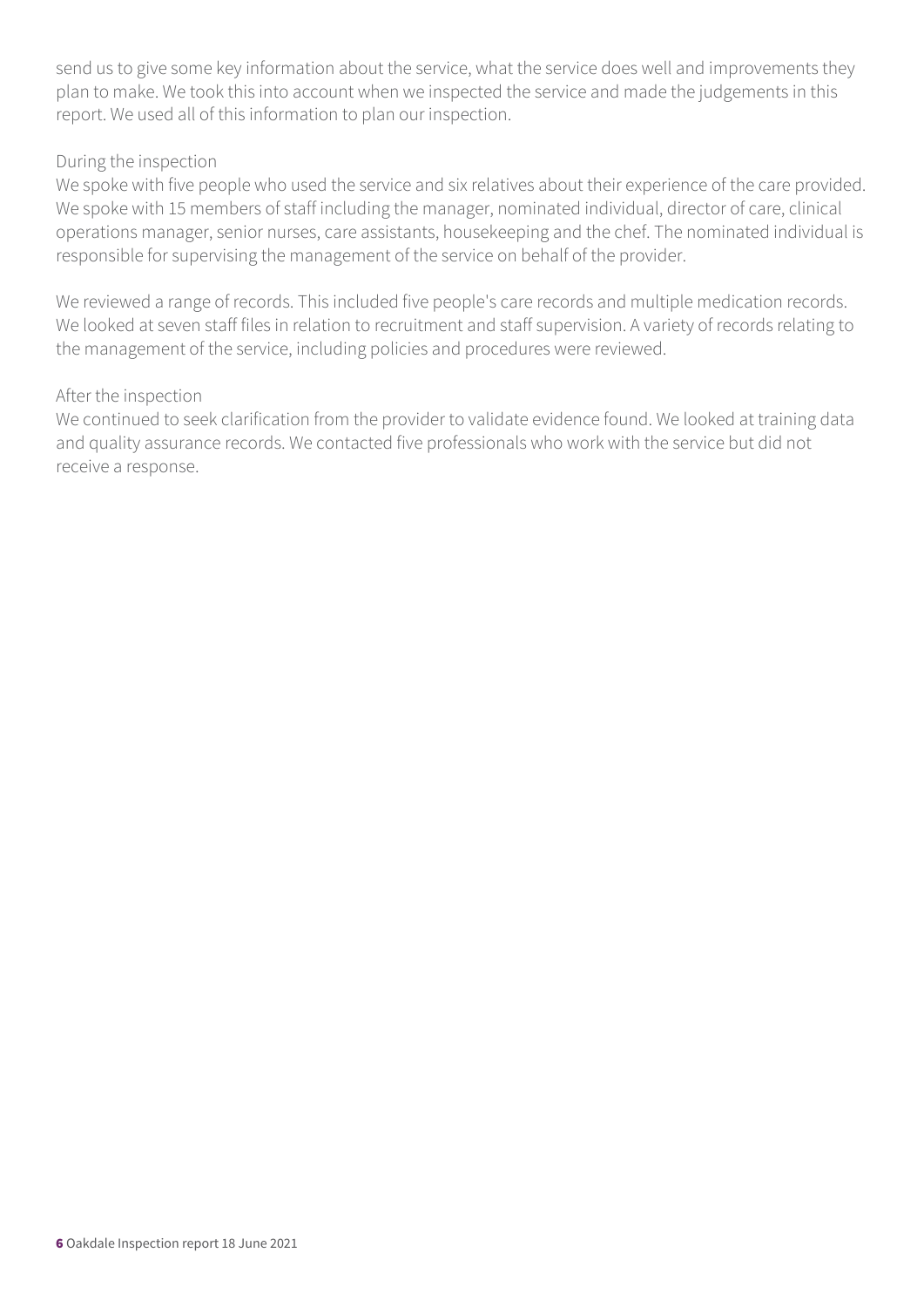### Is the service safe?

### Our findings

Safe – this means we looked for evidence that people were protected from abuse and avoidable harm.

At the last inspection this key question was rated as good. At this inspection this key question has remained the same. This meant people were safe and protected from avoidable harm.

Preventing and controlling infection

● Although there was a visiting protocol in place to help prevent the spread of infection the home did not follow this completely when the inspectors arrived. We checked their records, which showed the protocol had been followed at all other times.

- We were assured that the provider was meeting shielding and social distancing rules.
- We were assured that the provider was admitting people safely to the service.
- We were assured that the provider was using PPE effectively and safely.
- We were assured that the provider was accessing testing for people using the service and staff.
- We were assured that the provider was promoting safety through the layout and hygiene practices of the premises.
- We were assured that the provider was making sure infection outbreaks can be effectively prevented or managed.
- We were assured that the provider's infection prevention and control policy was up to date.
- We were assured the provider was facilitating visits for people living in the home in accordance with the current guidance.

Staffing and recruitment

● There were enough staff to meet people's needs. The home completed dependency scoring when people moved in and regularly reviewed this to ensure enough staff with the required skills were on shift to support them. People's comments included, "There does not seem to be a shortage, when you ring the bell staff are there", "I think we are so well looked after you only have to ask and the staff are most willing to help" and, "There are always plenty of staff around."

● The home had safe recruitment practices. Checks had taken place to reduce the risk that staff and agency workers were unsuitable to support people at the home. This included references from previous employers, criminal record checks and review of agency worker's profiles. The home was using two systems for recruitment records; paper and electronic. The manager said this was all being transferred to one system.

Systems and processes to safeguard people from the risk of abuse

● People told us they felt safe living at Oakdale. People said, "Oh yes, it's totally safe here the staff are fantastic", "I feel very safe the nurses are good to us they keep an eye on you all day long you just need to ask if you need anything" and "Oh yes, I feel really safe here."

● Relatives told us their family members were well looked after. Relatives comments included, "[Family member] is 100% safe because [family member] is well looked after in person and we have seen this on face time too", "Very safe not an issue" and "[Family member] is absolutely safe."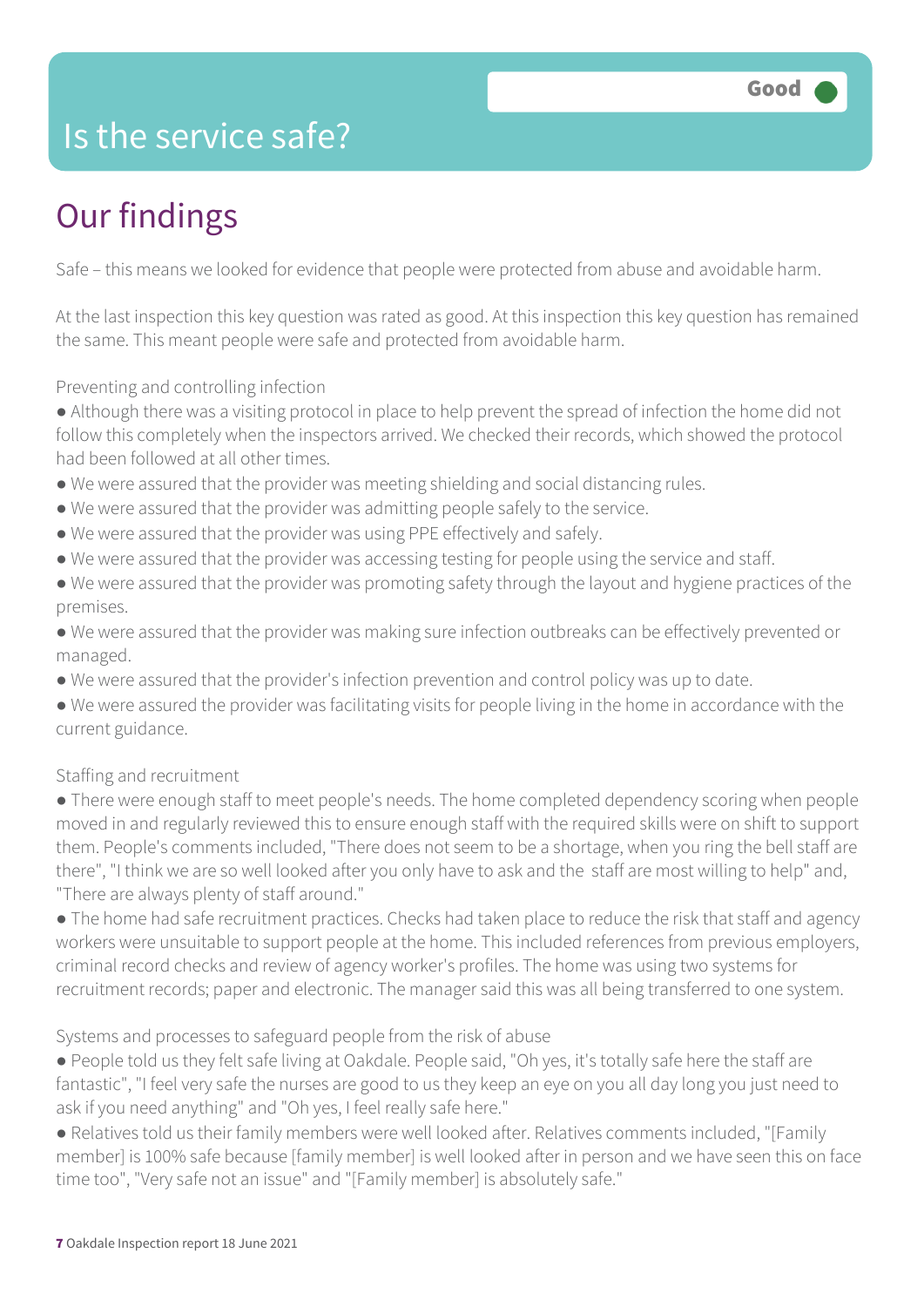● Staff told us they would feel confident whistleblowing if they observed poor practice. They felt confident they would be listened to and action taken in a timely way if they raised concerns.

#### Assessing risk, safety monitoring and management

● Risks to people were assessed, recorded and regularly reviewed. People had personalised risk assessments to help reduce risks including pressure sores, diabetes, Parkinson's Disease, mobility and weight loss. Daily records showed staff were supporting people as detailed in their care plans. Equipment required to help reduce risks in people's lives was in place and in good working order.

● General environmental risk assessments had been completed to help ensure the safety of the people, staff, relatives and visiting professionals. These assessments included: water temperature, legionella, call bells, electrical systems and equipment. Legionella are water-borne bacteria that can cause serious illness.

● Risks to people from fire had been minimised. Fire systems and equipment were regularly checked and serviced. People had personal emergency evacuation plans which guided staff on how to help people to safety in an emergency.

#### Using medicines safely

● Medicines were managed safely. The service had safe medicines systems and processes which meant people received their medicines as prescribed and in line with best practice. Regular medicines reviews took place. When medicines errors occurred, the provider ensured appropriate follow up actions included internal investigation, mandatory staff competency checks and reflective supervision to help prevent a reoccurrence.

● Where people were prescribed medicines they only needed to take occasionally, there was guidance for staff to follow to ensure those medicines were administered in a consistent way. We informed the manager that these needed to be more personalised. They immediately started to revise the documents.

● Medicine records detailed the medicines people required and the reason they were prescribed. Medicine records were legible and complete. Spot checks were undertaken to ensure compliance.

● Medicines requiring stricter security were stored appropriately, with stocks matching records.

#### Learning lessons when things go wrong

● Accidents and incidents had been analysed to find out what had happened, the cause, identify themes and determine actions required to help reduce the risk of a re-occurrence. The manager advised us they had not reviewed the records since they commenced in post approximately five weeks prior to the inspection. They agreed to do this immediately and confirmed, "I will look at these monthly to look for trends."

● When identified, learning was shared with staff via the home's electronic care planning system, at handovers, '10@10' meetings, whole team and departmental meetings and supervision.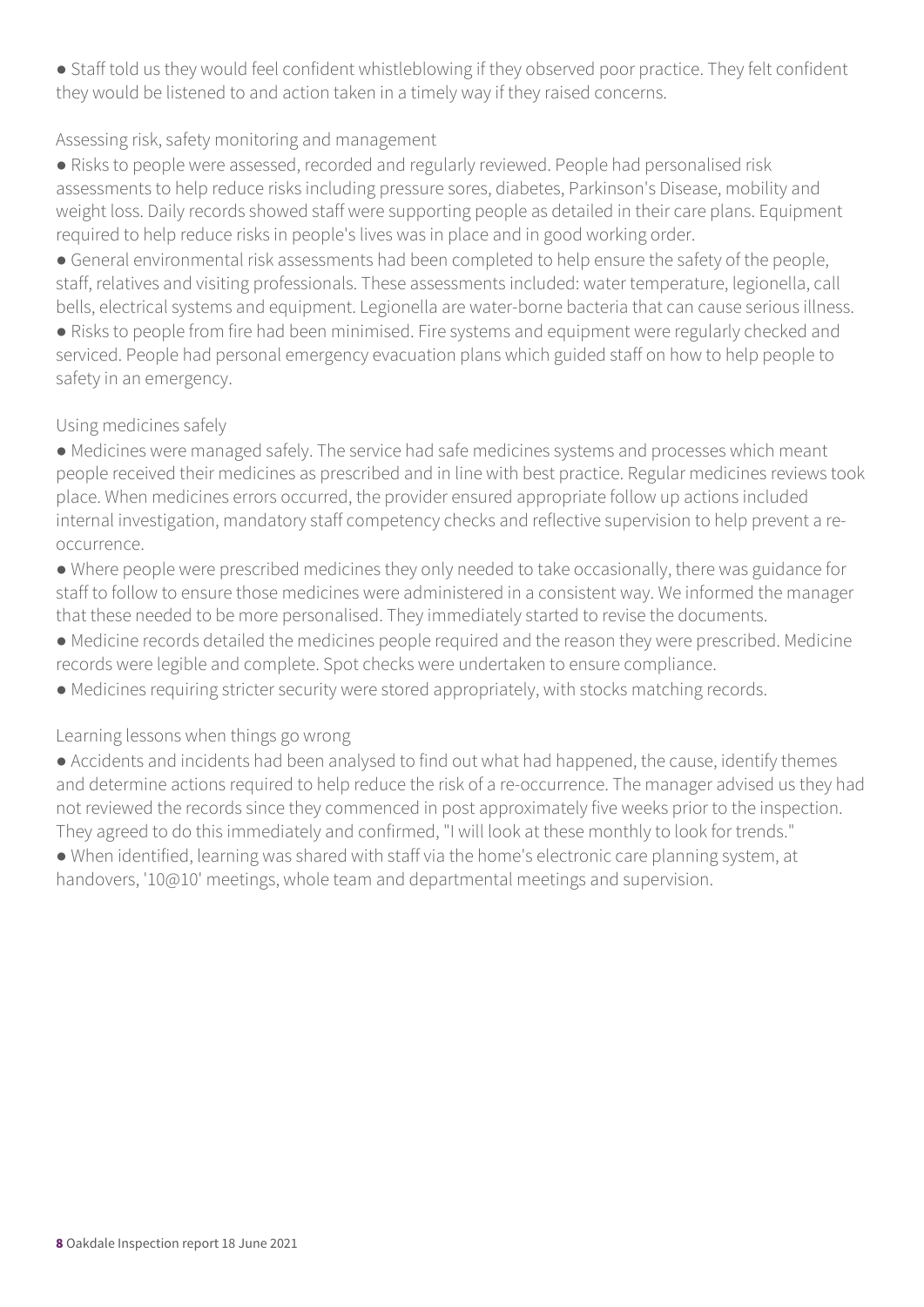### Is the service effective?

### Our findings

Effective – this means we looked for evidence that people's care, treatment and support achieved good outcomes and promoted a good quality of life, based on best available evidence.

This is the first full inspection for this newly registered service. This key question has been rated good. This meant people's outcomes were consistently good, and people's feedback confirmed this.

Assessing people's needs and choices; delivering care in line with standards, guidance and the law ● People had pre-admission assessments that supported their move to the home. These included: preferred name, support network, medical history, infection control screening and mobility needs.

- One relative said, "The staff do a brilliant job." People's outcomes, and guidance on how staff should meet them, were recorded. Staff knowledge and records demonstrated care was evidence-based. This included support with medicines, communication, dietary intake and oral hygiene.
- When the provider identified shortfalls in staff practice, timely internal investigations took place, extra support was provided, and disciplinary action was taken where required.

Staff support: induction, training, skills and experience

- ●New staff received an induction which included shadow shifts with more experienced staff and practical competency checks. One staff member told us, "Although induction was a bit of a struggle due to COVID-19, [name of colleague] gave me lots of advice and helped me so much."
- Staff received supervision which was used to discuss people's needs, reflect on their practice and consider learning opportunities.
- Staff received training in areas such as safeguarding, health and safety, mental capacity and food hygiene.

● People expressed confidence in the abilities of the staff. For example, one person commented, "[Name of staff member] seems to enjoy their job, likes a challenge and understands dementia." A relative said, "Oh yes, they do have training they definitely know what they can and cannot do when helping my relative and they make this clear politely. The staff are very competent when they support [family member]."

Supporting people to eat and drink enough to maintain a balanced diet

- People at Oakdale were supported to maintain a well-balanced diet and remain as independent as possible with their meals. Where people required support from staff to eat and drink, we observed this was provided in a calm and sensitive way that helped maintain the person's dignity.
- People's dietary needs were known and met, including if they had allergies to certain foods or were on safe swallow plans created by speech and language therapists. Alternative options were available including for vegetarians and snacks were available outside of typical mealtimes. One person's plan noted, "Likes milkshakes at the moment so there is a supply in the fridge."
- People and their relatives were complimentary about the food and how mealtimes were organised. One person told us, "Oh I can sit anywhere. I can sit with my mates for lunch." Another said, "We have a good chef and lots of choice. We have two choices a day and we can ask for a personal request. A relative said, "The food is excellent. [Family member] has put on weight."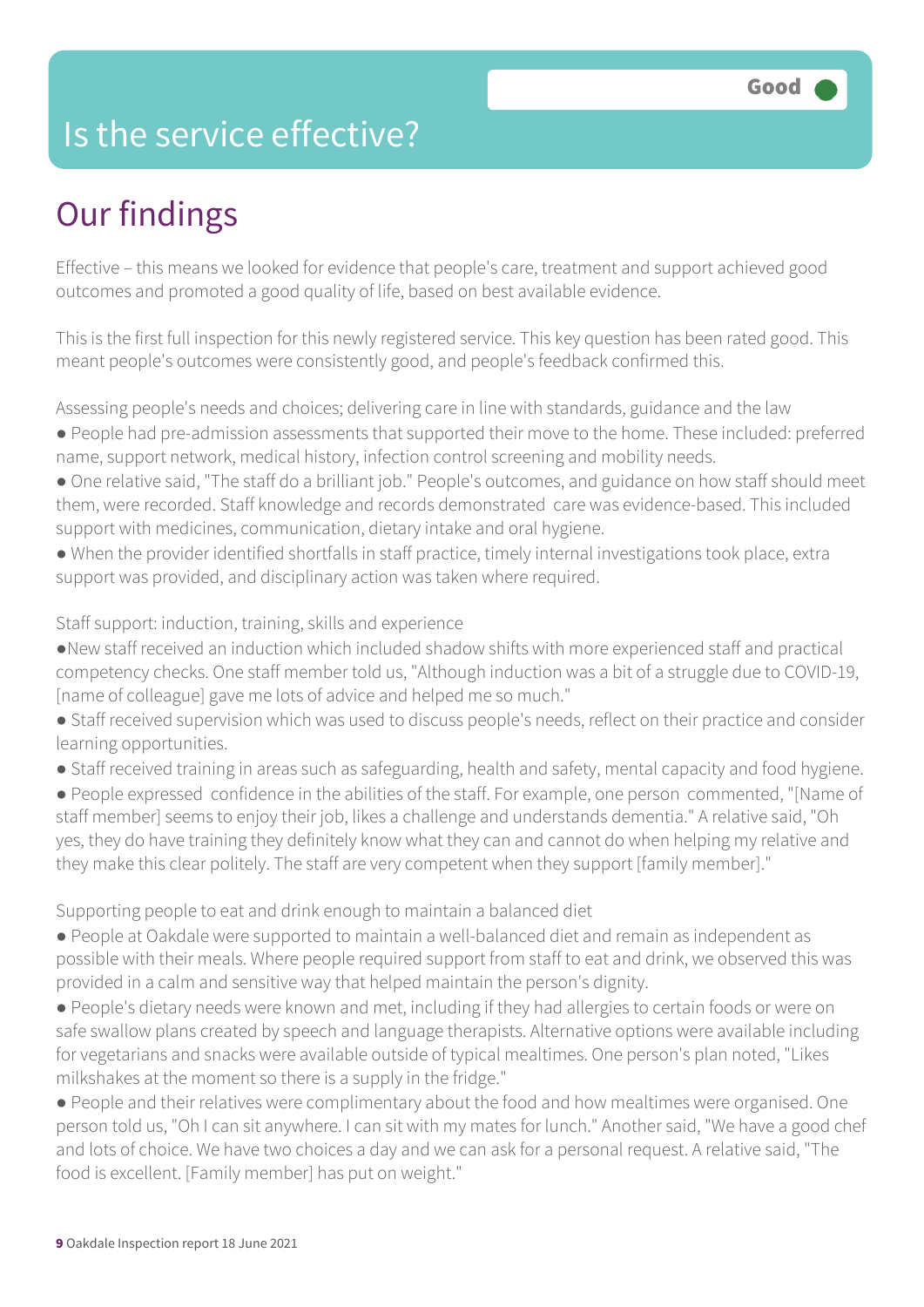Staff working with other agencies to provide consistent, effective, timely care; Supporting people to live healthier lives, access healthcare services and support

● The service understood the importance and benefits of timely referral to community health and social care professionals to help maintain people's health and well-being. People had been supported with visits to or from healthcare professionals including GP, chiropodist, dietician, optician and dentist. A relative told us, "Staff are quick to call the GP. [Family member] had a recent choking incident and the staff called the GP to assess if [family member] needed antibiotics. They were on the case and were leaving nothing to chance." Another said, "Any concerns they let me know and call me on a regular basis."

● Staff recognised and promoted the importance of supporting people's oral health.

Adapting service, design, decoration to meet people's needs

● People lived in an environment that had been adapted to meet their needs. The home was spacious and tidy with areas where people could meet with others living there or spend some time relaxing alone.

● People and relatives commented positively about the home environment. One relative expressed, "It's a beautiful home, it's clean and fresh it's stunning, really nice. My [relative's] room is nice and bright and sunny."

Ensuring consent to care and treatment in line with law and guidance

The Mental Capacity Act 2005 (MCA) provides a legal framework for making particular decisions on behalf of people who may lack the mental capacity to do so for themselves. The Act requires that, as far as possible, people make their own decisions and are helped to do so when needed. When they lack mental capacity to take particular decisions, any made on their behalf must be in their best interests and as least restrictive as possible.

People can only be deprived of their liberty to receive care and treatment when this is in their best interests and legally authorised under the MCA. In care homes, and some hospitals, this is usually through MCA application procedures called the Deprivation of Liberty Safeguards (DoLS).

We checked whether the service was working within the principles of the MCA, and whether any conditions on authorisations to deprive a person of their liberty had the appropriate legal authority and were being met.

● Staff sought people's consent before supporting them and provided them with information that helped them to make meaningful choices. This included when supporting them with personal care, meals, activities and moving around the home. A staff member said, "All residents are different. It's their body, if they say no then it's no."

● People's mental capacity had been considered as part of the pre-admission assessment process. Staff had a good understanding of the principles of the MCA and were able to tell us when and who they would involve if a person lacked capacity to make complex decisions.

● Where people lacked capacity, consent had been given on the person's behalf by relatives with the necessary legal authority to do so. Supporting paperwork was available on people's files and staff had a good understanding of what legal representatives could and could not sign for.

● The home had applied to the local authority for people who required DoLS authorisations and kept a record of when these were due to expire. Where people had conditions attached to their DoLS , staff were meeting these.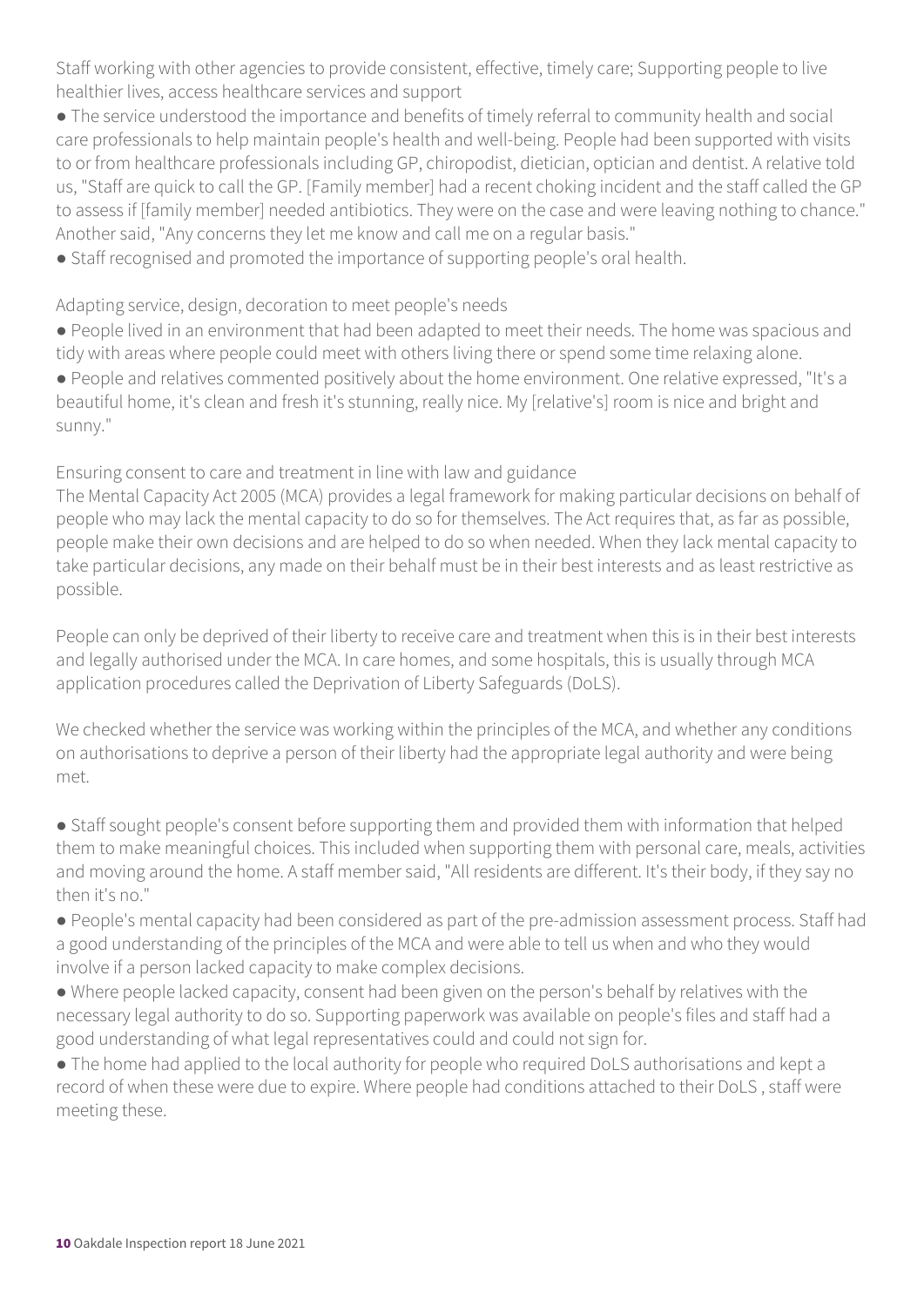### Is the service caring?

### Our findings

Caring – this means we looked for evidence that the service involved people and treated them with compassion, kindness, dignity and respect.

This is the first full inspection for this newly registered service. This key question has been rated good. This meant people were supported and treated with dignity and respect, and involved as partners in their care.

Ensuring people are well treated and supported; respecting equality and diversity

- People were supported by staff who were kind, patient and respectful. A person expressed, "Oh the staff do listen to us and they are helpful." Relatives told us, "Everything is as it seems not just when the relatives are there. The staff are caring and go way and above beyond what is needed", "I have been there when the staff come in to her room they chat and ask questions, they are very friendly" and, "Staff are great; they love [family member] they have a joke and [family member] teases them. They have a good relationship."
- People were treated as individuals and supported to live their lives as they wished. A relative expressed, "The staff are very caring they do understand [family member] and [family member's] sense of humour they are very patient with [family member]. I have witnessed this; they know who I am too." Another relative said, "The staff put [family member] at ease and have a joke with [family member]."
- People's cultural and spiritual needs were respected. Staff encouraged people to receive visitors in a way that reflected their own wishes and cultural norms, including time spent in privacy. One person's plan detailed, "I will make my own mind up if I want to join in as I like my own company."
- ●Staff understood the importance of supporting people emotionally as well as physically. This had been particularly important during the COVID-19 pandemic. One relative told us, "The staff were good with COVID-19 and helped [family member] with [family member's] anxiety and facilitated me being able to speak to [family member]."

Supporting people to express their views and be involved in making decisions about their care

- People told us they were supported to express their views about the care they received. People's care plans included examples where they been given an opportunity to express their views about their care, with staff respecting and supporting their decisions. One person said, "There is nothing to stop me going to bed when I want, I can go at 6pm or later anytime." A staff member stated, "It's always their wish or desires, not mine. Giving choice is important as it respects people's individuality and their rights."
- People had personalised their rooms with furniture and other items of sentimental value such as photos and ornaments. This made them feel settled and at home.

Respecting and promoting people's privacy, dignity and independence

- Staff understood the importance of maintaining people's privacy and dignity and provided examples where they did this. One relative commented, "They ask permission to come in to [family member's] room when we are on Facetime."
- People were supported to remain as independent as possible. Staff understood the importance of encouraging people to do as much for themselves as possible, to help maintain their daily living skills and increase their sense of self-worth.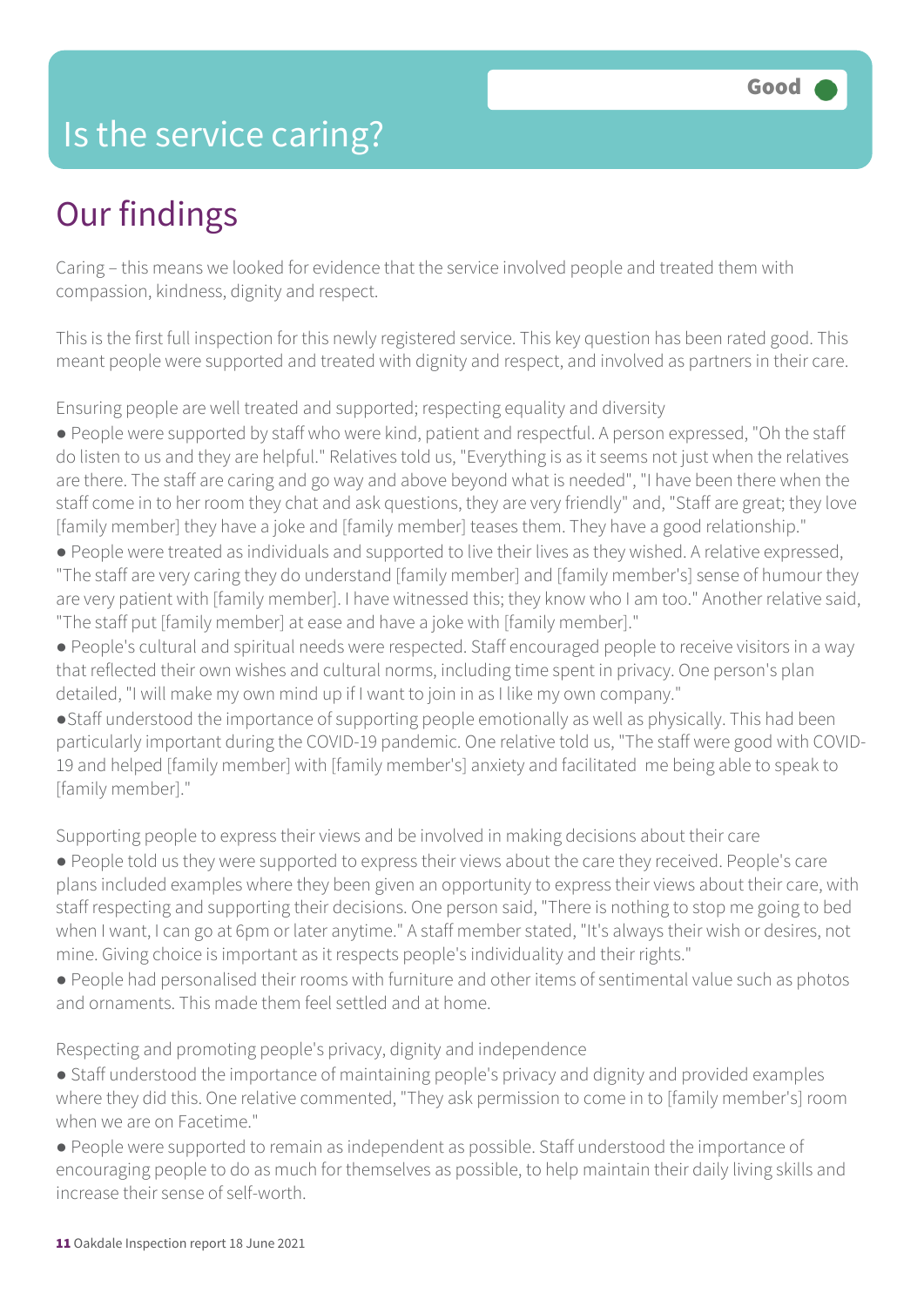### Is the service responsive?

### Our findings

Responsive – this means we looked for evidence that the service met people's needs.

This is the first full inspection for this newly registered service. This key question has been rated good. This meant people's needs were met through good organisation and delivery.

Planning personalised care to ensure people have choice and control and to meet their needs and preferences

● Care plans were detailed and very personalised. This enabled people to receive personalised care. Care plans captured their needs, abilities, life history, and preferences. These were known and supported by staff. ●Care plans were regularly reviewed with involvement from the person, their relatives, professionals and staff familiar to the person. Relatives confirmed they had been involved, "We get a monthly call to discuss what's going on", "They called me and my [family member] was resident of the day and they rang me to let me know how [family member] was doing and if [family member] needed anything" and, "I have been involved in decisions about change of medication and eating patterns."

Meeting people's communication needs

Since 2016 onwards all organisations that provide publicly funded adult social care are legally required to follow the Accessible Information Standard (AIS). The standard was introduced to make sure people are given information in a way they can understand. The standard applies to all people with a disability, impairment or sensory loss and in some circumstances to their carers.

- People's communication needs were identified, recorded and highlighted in care plans. These needs were shared appropriately with others, including professionals.
- Staff had a good understanding of people's communication needs and used these when interacting with them. This included speaking to people face on and using body language, humour and words most appropriate to facilitate meaningful conversation. One person's plan noted, "Speak clearly and concisely to [name] in a quiet area with no distractions." We observed staff doing this.

Supporting people to develop and maintain relationships to avoid social isolation; support to follow interests and to take part in activities that are socially and culturally relevant to them

- People had the opportunity to engage in a varied range of activities both in the home and local community. A structured activities programme was displayed in the home. A relative told us, "The staff make the residents happy; they do activities. They have had a few coordinators and they do different things." Another relative said, "They encourage [family member] to do the activities."
- People were encouraged and supported to maintain contact with those important to them including family, friends and other people living at the home. During the pandemic people had been able to meet their family and friends safely using a bespoke visiting pod. Alternatives to in-person visits were also supported via telephone and video calls. Relatives told us, "The staff are good with Skype calls as I cannot visit", "We can visit anytime. We have to book in first and can call up to 5pm and weekends" and, "The administration staff have been excellent the whole way through lockdown."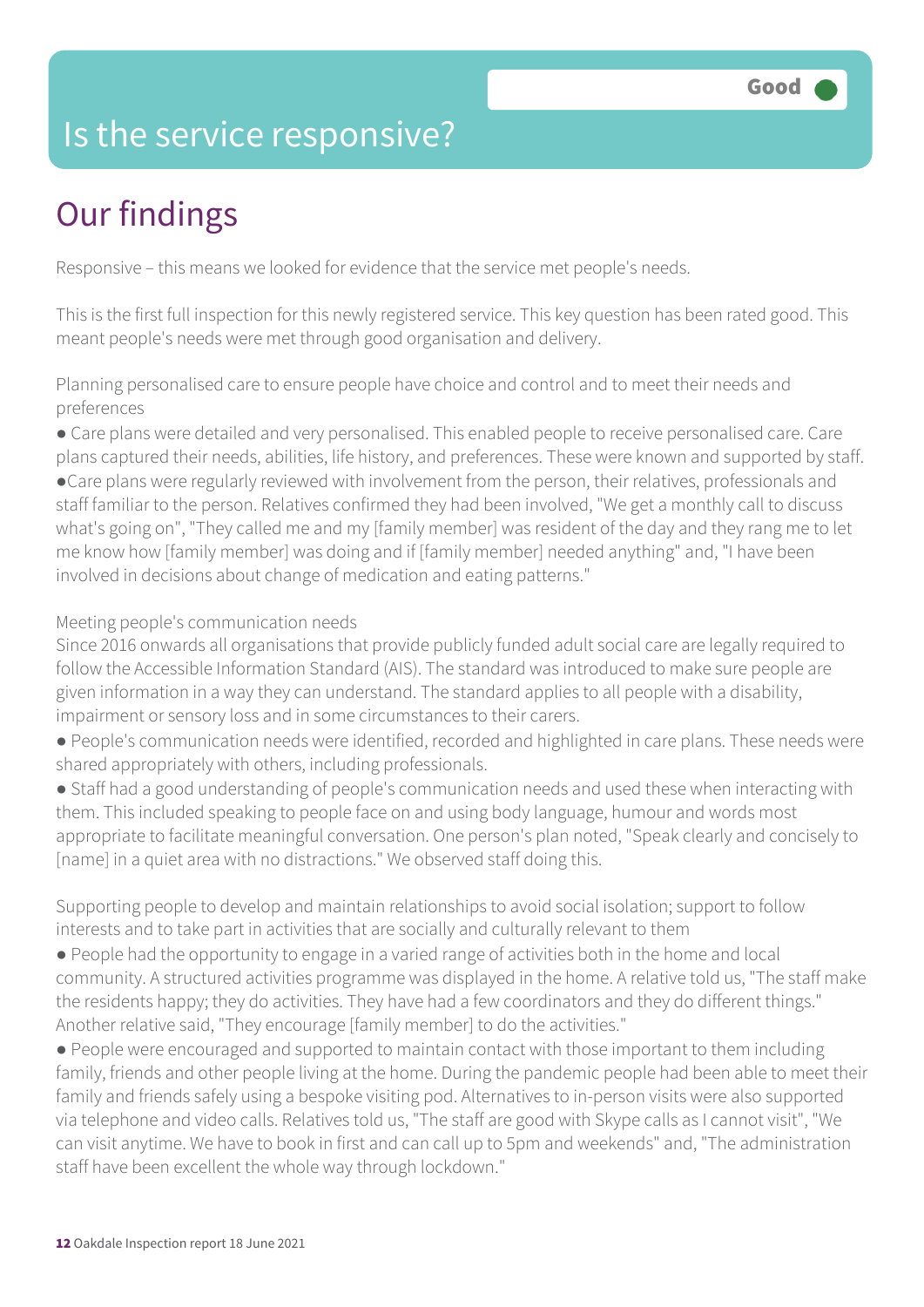Improving care quality in response to complaints or concerns

● Complaints were dealt with in accordance with the service's complaints policy. Two relatives commented, "Not really had to raise any issues" and "I have never had any concerns. It's always been good."

End of life care and support

- Although there were no people receiving end of life care at the time of the inspection, staff had experience of supporting people at this stage of their lives.
- People who wished to discuss their end of life wishes were supported to do so. Where people had expressed they did not want to engage in this process, this was respected.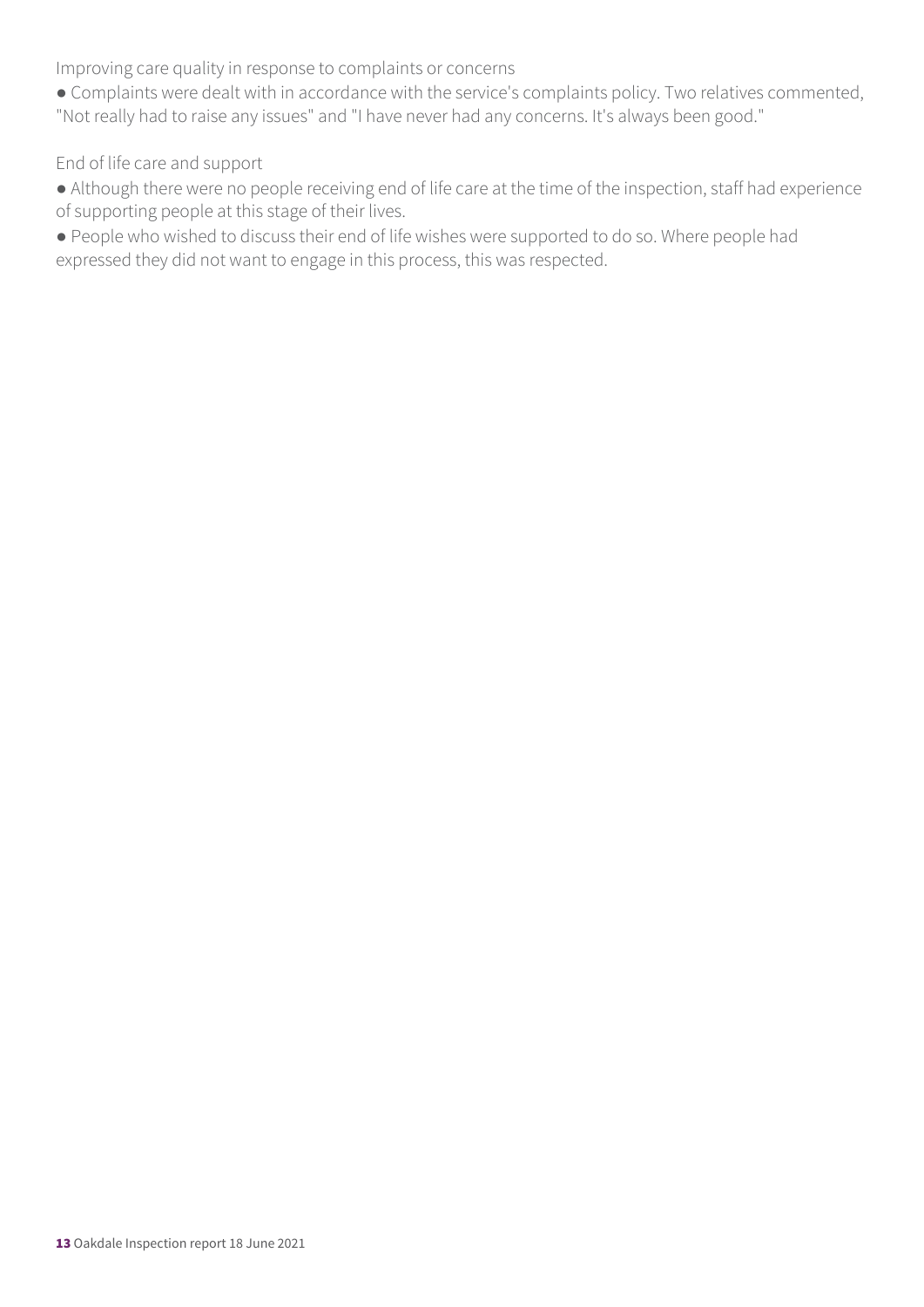### Is the service well-led?

### Our findings

Well-Led – this means we looked for evidence that service leadership, management and governance assured high-quality, person-centred care; supported learning and innovation; and promoted an open, fair culture.

At the last inspection this key question was rated as requires improvement. At this inspection this key question has remained the same. This meant the service management and leadership was inconsistent. Leaders and the culture they created did not always support the delivery of high-quality, person-centred care.

Managers and staff being clear about their roles, and understanding quality performance, risks and regulatory requirements

At our last inspection we recommended the provider ensured robust completion and oversight of auditing. At this inspection we found the provider had not made sufficient improvements despite the recommendation.

● At the previous inspection quality assurance systems did not always operate effectively. Although numerous audits were undertaken at that time, not all were up to date and some contained inaccurate information. At this inspection we found gaps in auditing for February and March 2021. Planned audits within the governance system had not been completed, for example, medicines and care plans. The manager told us a senior nurse had done tissue viability and nutrition audits for April 2021. The manager said they had not got around to the other audits yet.

● Although we found no evidence this repeated shortfall in quality assurance had adversely impacted people, as before, there had been the potential for issues to be missed had they been there.

This is a breach of Regulation 17 (Good governance) of the Health and Social Care Act 2008 (Regulated Activities) Regulations 2014.

The provider responded during and after the inspection to address the issue highlighted. They sent us an action plan detailing the improvements they would make and by when.

● There had been instability of management and staffing at the home since it opened. Since the previous inspection the provider had recruited more staff and reduced its use of agency. Relative comments included, "My concern is that there have been four managers and there is a huge staff turnover. There is more stability needed", "There have been lots of changes. I think they have had five or six managers since 2019" and, "The staff keep changing. The manager has changed and there is not a lot of continuity."

• The manager had been at the home for approximately five weeks and was applying to become the registered manager. People, relatives and staff saw the manager as supportive and approachable. A person said, "[Name of manager] is nice she listens to me." A relative commented, "[Name of manager] is very nice."

● The manager and staff had a clear understanding of their roles and responsibilities. Staff expressed, "The management is supportive here" and "We get a lot more support from upper management [name of clinical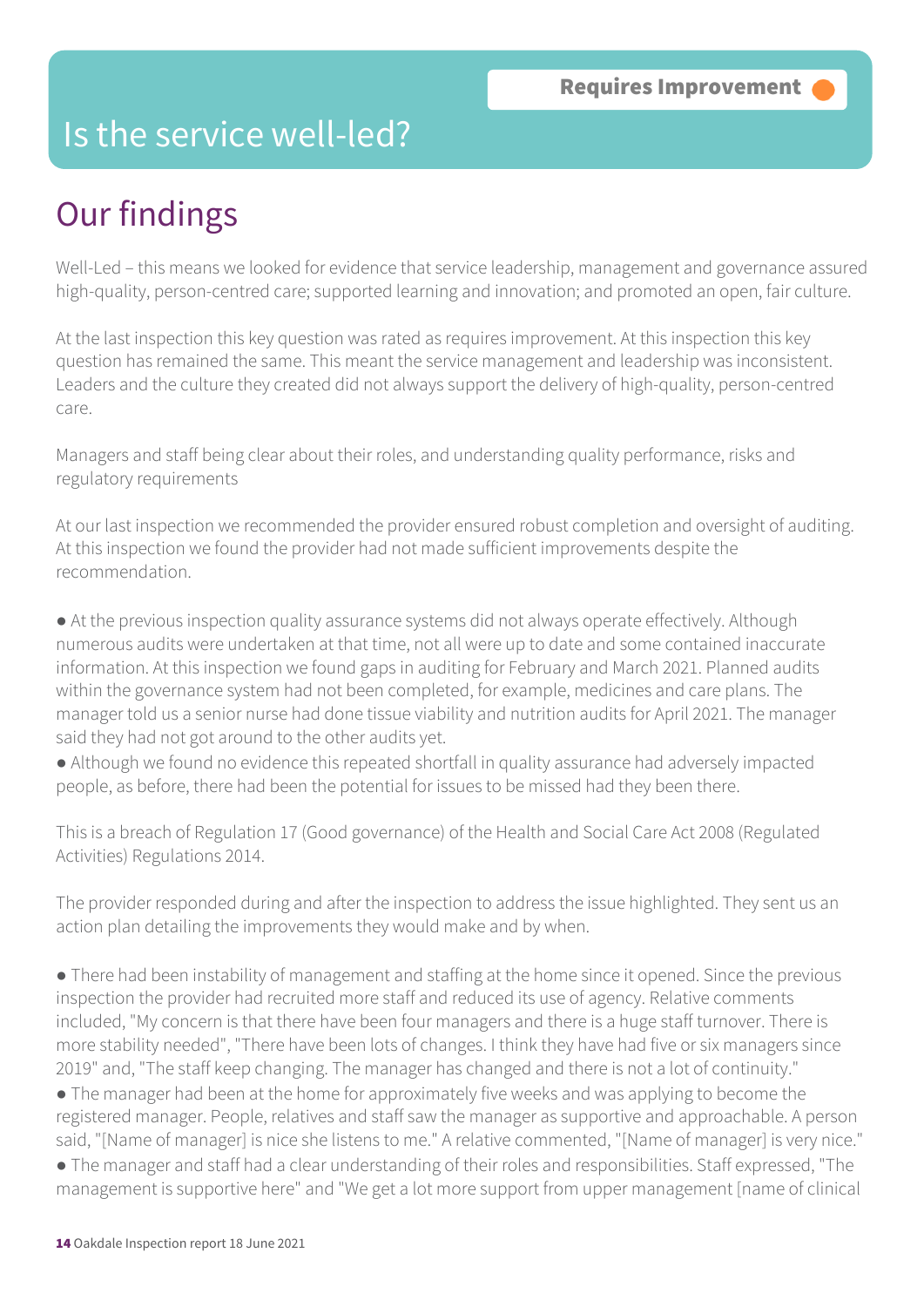operations manager] and [name of director of care]. They support us and, in emergencies, they put their gloves on and help."

● The manager understood CQC requirements, in particular, to notify us, and where appropriate the local safeguarding team, of incidents including potential safeguarding issues, disruption to the service and serious injury. This is a legal requirement.

Promoting a positive culture that is person-centred, open, inclusive and empowering, which achieves good outcomes for people

● Staff told us they got on well with their colleagues, helped each other and enjoyed working at Oakdale. This was evident during the inspection. Staff commented, "I have worked for a lot of care companies and I feel happy to work at Oakdale", "Staff here care about people", "It's a good team. The atmosphere is really positive. We deal with things professionally" and, "I love it here!"

How the provider understands and acts on the duty of candour, which is their legal responsibility to be open and honest with people when something goes wrong

• The manager had a good understanding of the duty of candour, that is, their duty to be open and honest about any incident that has placed a person at risk of harm. They said it was about "being open and honest. Admitting when something's gone wrong. Informing the resident, relatives, GP, CQC and safeguarding."

Engaging and involving people using the service, the public and staff, fully considering their equality characteristics; Continuous learning and improving care

● Staff had completed an employee engagement survey in November 2020. Feedback had included concerns about staffing levels and management communication. The provider had met with staff on numerous occasions since then to discuss the results and provide updates on the home-specific improvement plan to resolve the identified issues. For example, a staff member said, "We asked for an increase in staff and they did it. The recent months there have been lots of changes. We used to run with a lot of changes. Now almost all our own staff. We are moving in the right direction. I want for management to be stable."

● At the previous inspection we found communication with relatives was not always consistent. Some relatives had told us they received phone calls and email updates. Other relatives had told us they would only get updates when they initiated contact with the home. This was improving with the new manager in post, the relaxation of COVID-19 visiting restrictions and the scheduling of relatives' meetings.

● Management had responded to feedback from relatives and people by introducing COVID-19 secure visiting pods. This had enabled visits to continue safely during the pandemic. The home continued to support visits in line with current government visiting guidelines.

● Residents' meetings had taken place, one of these with the new manager. Where the pandemic had restricted the home's ability to hold large group meetings, residents' views were captured during one to one activity sessions with the home's wellbeing manager and ad hoc conversations with the manager. One person told us, "I feel listened to. We are kept up to date."

● Team meetings included topics such as staffing, spot checks, resident choice, e-care recording, rotas and PPE compliance. Staff advised us they could speak freely at these meetings and felt listened to.

● Staff told us they were encouraged and supported to improve their practice and increase their knowledge. Records also confirmed this.

Working in partnership with others

● The home had continued a partnership with the local authority to support people to move from hospital to short-stay 'step down' placements. This was helping to support the wider health and social care system during the COVID-19 pandemic.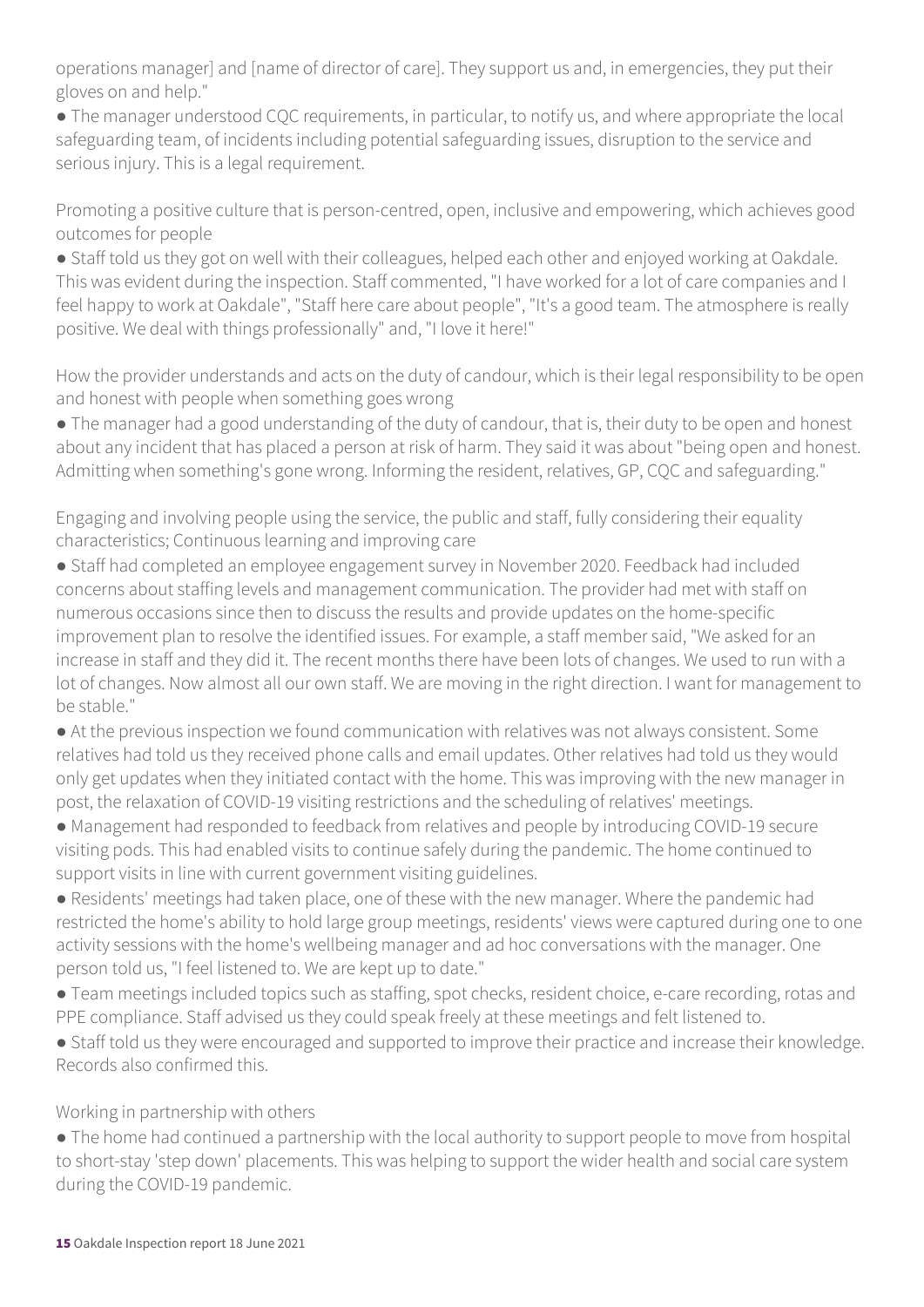- The home worked with other agencies to provide good care and treatment. This included commissioners, GP surgeries and multidisciplinary teams.
- The provider was working with a local university research team to help develop an improved dementia friendly environment based on evidence-based practice.